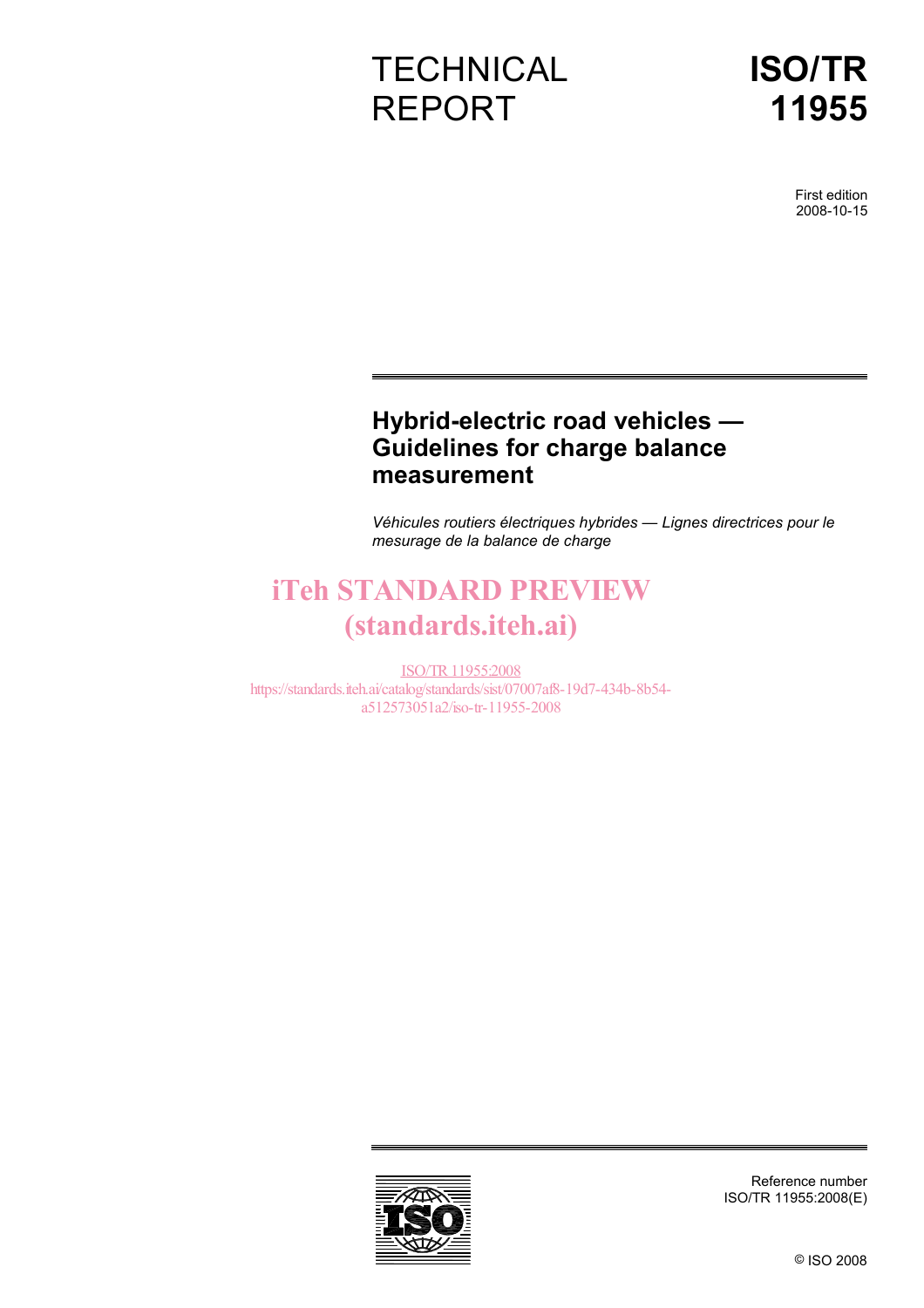#### **PDF disclaimer**

This PDF file may contain embedded typefaces. In accordance with Adobe's licensing policy, this file may be printed or viewed but shall not be edited unless the typefaces which are embedded are licensed to and installed on the computer performing the editing. In downloading this file, parties accept therein the responsibility of not infringing Adobe's licensing policy. The ISO Central Secretariat accepts no liability in this area.

Adobe is a trademark of Adobe Systems Incorporated.

Details of the software products used to create this PDF file can be found in the General Info relative to the file; the PDF-creation parameters were optimized for printing. Every care has been taken to ensure that the file is suitable for use by ISO member bodies. In the unlikely event that a problem relating to it is found, please inform the Central Secretariat at the address given below.

## iTeh STANDARD PREVIEW (standards.iteh.ai)

ISO/TR11955:2008 https://standards.iteh.ai/catalog/standards/sist/07007af8-19d7-434b-8b54 a512573051a2/iso-tr-11955-2008



#### **COPYRIGHT PROTECTED DOCUMENT**

#### © ISO 2008

All rights reserved. Unless otherwise specified, no part of this publication may be reproduced or utilized in any form or by any means, electronic or mechanical, including photocopying and microfilm, without permission in writing from either ISO at the address below or ISO's member body in the country of the requester.

ISO copyright office Case postale 56 • CH-1211 Geneva 20 Tel. + 41 22 749 01 11 Fax + 41 22 749 09 47 E-mail copyright@iso.org Web www.iso.org

Published in Switzerland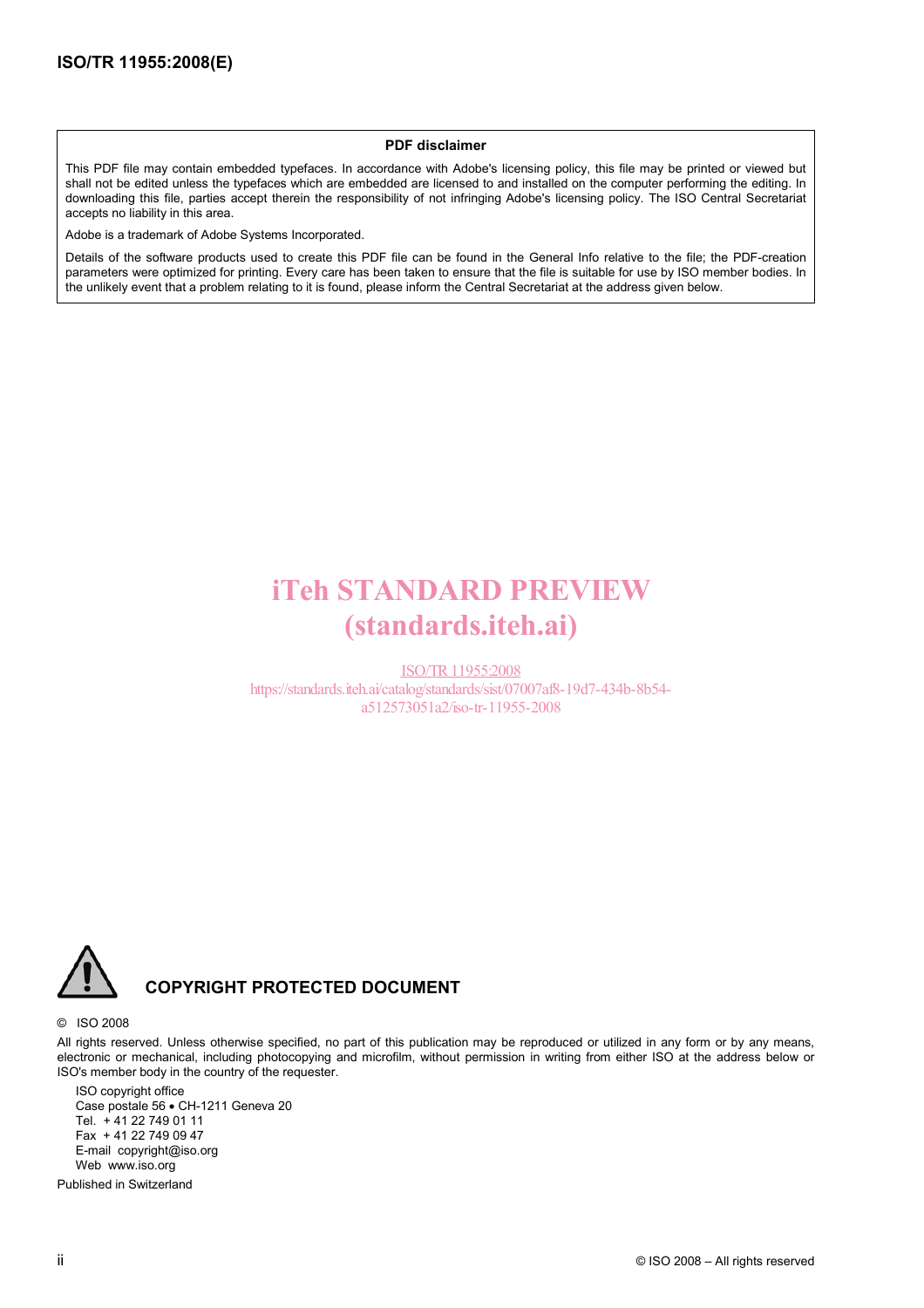### **Foreword**

ISO (the International Organization for Standardization) is a worldwide federation of national standards bodies (ISO member bodies). The work of preparing International Standards is normally carried out through ISO technical committees. Each member body interested in a subject for which a technical committee has been established has the right to be represented on that committee. International organizations, governmental and non-governmental, in liaison with ISO, also take part in the work. ISO collaborates closely with the International Electrotechnical Commission (IEC) on all matters of electrotechnical standardization.

International Standards are drafted in accordance with the rules given in the ISO/IEC Directives, Part 2.

The main task of technical committees is to prepare International Standards. Draft International Standards adopted by the technical committees are circulated to the member bodies for voting. Publication as an International Standard requires approval by at least 75 % of the member bodies casting a vote.

In exceptional circumstances, when a technical committee has collected data of a different kind from that which is normally published as an International Standard ("state of the art", for example), it may decide by a simple majority vote of its participating members to publish a Technical Report. A Technical Report is entirely informative in nature and does not have to be reviewed until the data it provides are considered to be no longer valid or useful.

Attention is drawn to the possibility that some of the elements of this document may be the subject of patent rights. ISO shall not be held responsible for identifying any or all such patent rights.

ISO/TR 11955 was prepared by Technical Committee ISO/TC 22, *Road vehicles*, Subcommittee SC 21, ISO/TR11955:2008 *Electrically propelled road vehicles*. https://standards.iteh.ai/catalog/standards/sist/07007af8-19d7-434b-8b54-

a512573051a2/iso-tr-11955-2008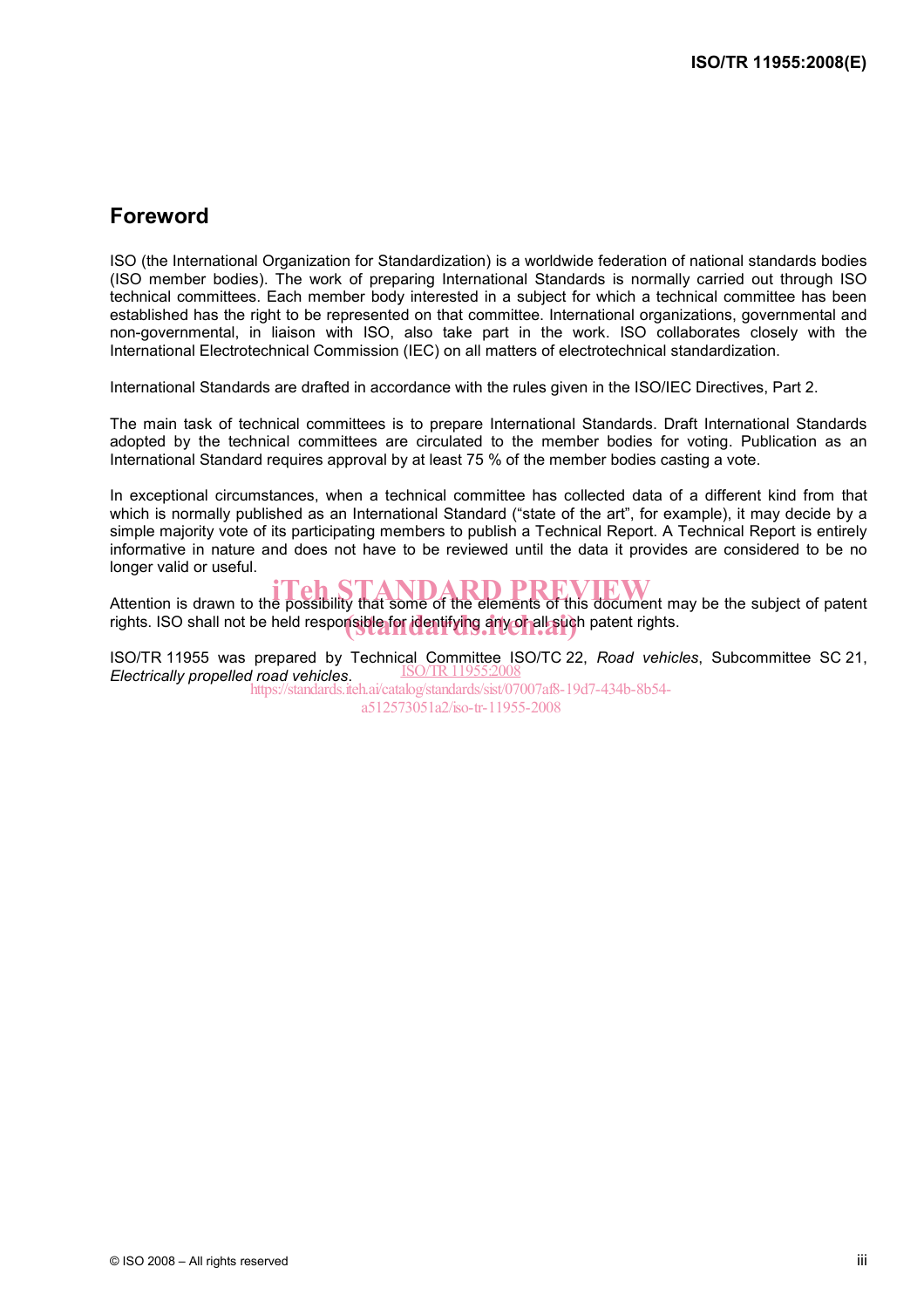### **Introduction**

On the fuel consumption test of non-externally chargeable *hybrid-electric vehicles* (HEV), it is essential to measure the charge balance in a rechargeable energy storage system (RESS) during a test period in order to compensate the effect of energy change in a RESS on fuel consumption. ISO 23274, which defines a basic fuel consumption test method for non-externally chargeable HEVs, does not define required accuracy on a current measurement system but defines required accuracy on charge balance as required accuracy for the total current measurement system; so the required accuracy of current sensor or current measuring system for each test should be individually managed.

To investigate the required accuracy on a current measuring system is a complicated task, due to the fact that the effect of current measurement error on fuel consumption test accuracy depends on both vehicle characteristics and test cycle. As the charge balance is normally obtained by integrating battery current (remainder of "accumulated value of charging current" minus "accumulated value of discharged current") and as the battery current is composed of intermittent huge charging current, intermittent huge discharging current and small current with long duration time, it is necessary to pay special attention to managing the d.c. stability in the current measurement system to keep the required accuracy.

In consideration of these backgrounds, this Technocal Report describes detailed guidelines for charge balance measurement methods (including requirements for current measuring systems) to fulfil the required total accuracy prescribed in ISO 28271 STANDARD PREVIEW

## (standards.iteh.ai)

ISO/TR11955:2008 https://standards.iteh.ai/catalog/standards/sist/07007af8-19d7-434b-8b54 a512573051a2/iso-tr-11955-2008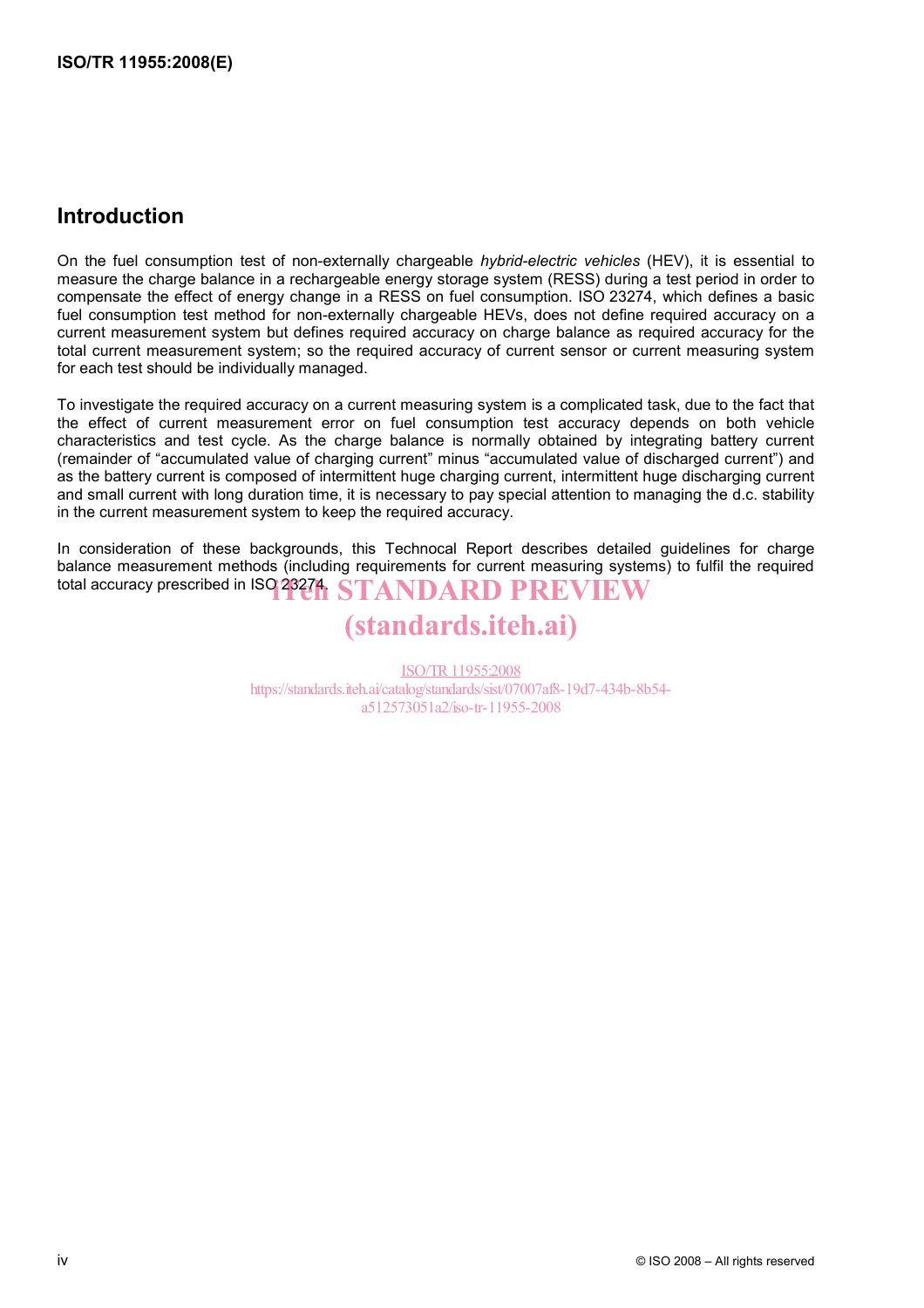### **Hybrid-electric road vehicles — Guidelines for charge balance measurement**

#### **1 Scope**

This Technical Report describes procedures of charge balance measurement to ensure necessary and sufficient accuracy of a fuel consumption test on *hybrid-electric vehicles* (HEV) with batteries, which is conducted based on ISO 23274 (see Bibliography).

#### **2 Terms and definitions**

For the purposes of this document, the following terms and definitions apply.

#### **2.1**

#### **charge balance**

 $\langle$  of a battery $\rangle$  change of charge in a battery during test period  $\bf REVEW$ 

NOTE Normally expressed in ampere-hours.  $($ standards.iteh.ai)

#### **2.2**

#### **energy balance**

ISO/TR11955:2008

(of a battery) change of energy in a battery dyring test/period 07af8-19d7-434b-8b54-

NOTE 1 Normally expressed in Watt- $\frac{12573051a2}{s}$  Note 11955-2008

NOTE 2 For practical use, following approximate definition is made: "charge balance of battery multiplied by the nominal voltage, normally expressed in Wh (ISO 23274)".

#### **2.3**

#### **energy efficiency**

#### **Wh efficiency**

efficiency of the battery, based on energy for a specified charge/discharge procedure, expressed by output energy divided by input energy

#### **2.4**

#### **coulomb efficiency**

#### **Ah efficiency**

efficiency of the battery, based on electricity (in coulomb) for a specified charge/discharge procedure, expressed by output electricity divided by input electricity

#### **3 Outline of error in HEV fuel consumption test**

As shown in Figure 1, the relationship of fuel consumption and charge balance is estimated by the linear regression method, using test results in a scheduled driving test, to obtain resultant fuel consumption. The regression line is scattered by errors caused by various factors. Factors that affect the fuel consumption test have been classified according to the following three types:

- a) errors in the fuel consumption measurement;
- b) errors caused by the load simulation on the chassis dynamometer;
- c) errors in the charge balance measurement.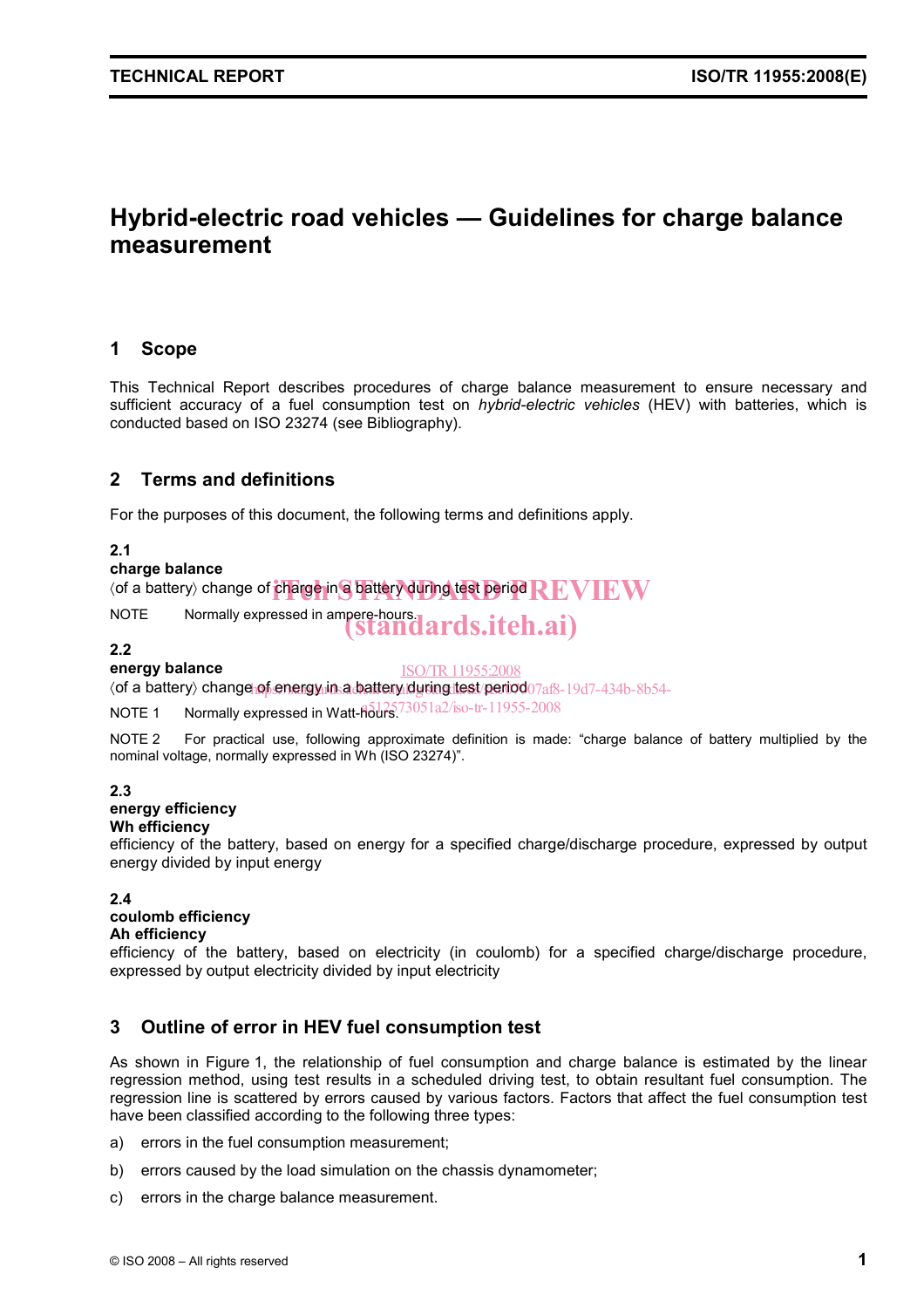#### **ISO/TR 11955:2008(E)**

Whereas the first two types of error scatter the regression line vertically, the third type of error scatters the line horizontally as shown in Figure 1. Thus, the third error indirectly affects resultant fuel consumption, while the first two errors directly affect fuel consumption.

As mentioned above, when the fuel consumption of HEVs is expressed as a linear equation in the charge balance of the battery, ∆*Q*, the gradient of the regression line will be a function of the distance covered and the average ratio of the electric power train efficiency to the ICE power train efficiency during the test period. Consequently, the effect of the third type of error on the resultant fuel consumption will strongly depend on the test vehicle and the test cycle. Thus, the required accuracy for charge balance measurement will be strongly dependent on the test cycle and the characteristics of the test vehicle. So, it is important to ascertain the required accuracy for the charge balance measurement that will ensure that the resultant fuel consumption test for a specific test cycle and vehicle meets the required accuracy. In addition, it is important to define the procedures for measuring current and data processing to ensure that the final result meets the required accuracy.



#### **Key**

- X charge balance per distance of battery in Watt-hours per kilometre or ampere-hours per kilometre
- Y fuel consumption in litres per kilometre
- 1 electricty measurement error
- 2 fuel measurement error + load simulation error

#### **Figure 1 — Relationship of the three error factors on tests**

#### **4 Guideline for measurement**

#### **4.1 General**

Investigations into the required accuracy for charge balance measurement systems and procedures for retaining the required accuracy are described in 4.2 to 4.4.

#### **4.2 Normalization to reduce the effect of the test cycle**

Figure 2 shows fuel consumption vs. ∆*Q* characteristics of an HEV on the market during the Japanese 10-15 mode and the U.S. urban dynamometer driving schedule (U.D.D.S.). The two resultant regression lines exhibit remarkable differences in their gradients (i.e. the first-order coefficients of the linear regression lines).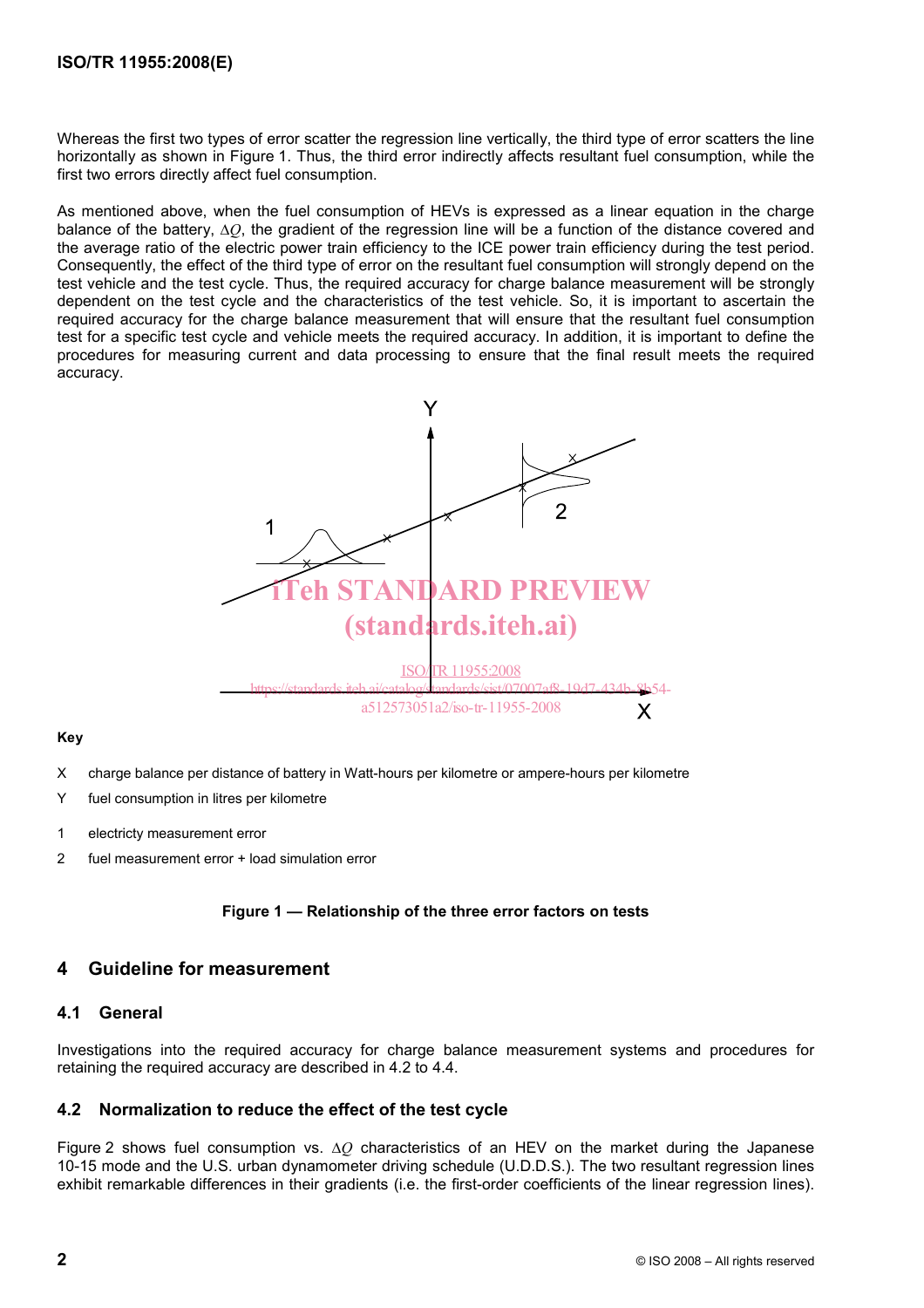This fact makes it difficult to compare test results for the same vehicle in different test cycles or to check whether the regression line of a new result is reasonable by comparing it with a standard regression line for another test cycle.



#### **Key**

- X charge balance per distance in ampere-hours per kilometre
- Y fuel consumption in litres per kilometre
- 1 U.D.D.S.
- 2 10-15 mode

#### **Figure 3 — Fuel consumption — Charge balance per distance characteristics in two test modes**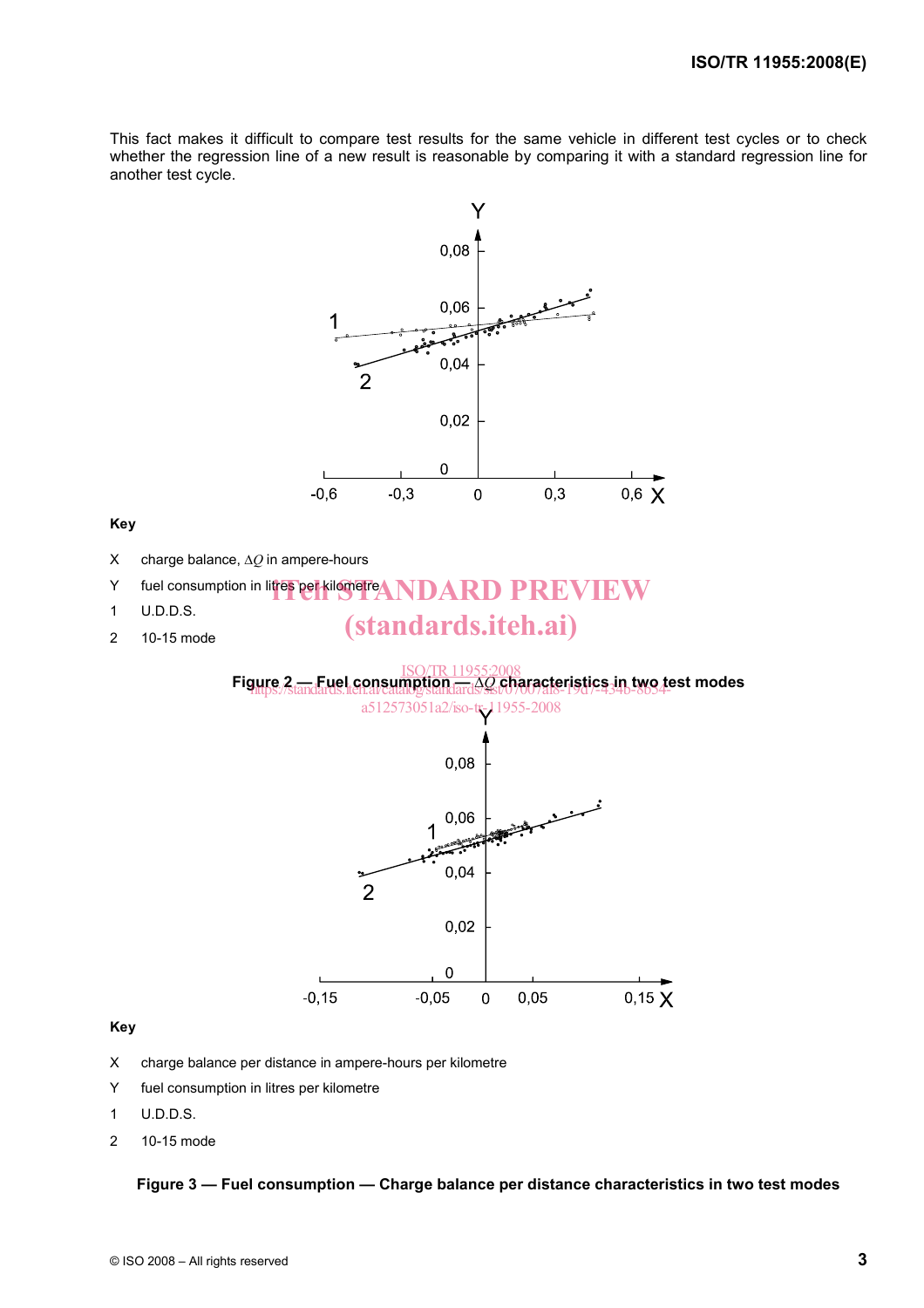Figure 3 shows fuel consumption vs. charge balance per distance characteristics of the HEV shown in Figure 2. The two regression lines show no remarkable differences in their gradients, so that it is possible to estimate the validity of a newly obtained result by comparing it to the standard regression line of another test cycle for the HEV.

In order to discuss the accuracy of the charge balance measurement by referring to the accuracy of the fuel consumption test, the linear regression method should be applied to the fuel consumption as a function of charge balance per distance (∆*Q*/*L*) rather than as a function of the charge balance, ∆*Q*.

Physically, it indicates that the fuel consumption is not a function of the charge balance per distance [i.e. charge balance in battery divided by distance travelled (Ah/km)] but rather that it is a function of the energy balance per distance [energy change in battery divided by distance travelled (Wh/km)]. But the energy efficiency of the battery (the Wh efficiency) depends on loads, and it varies dynamically corresponding to the charging/discharging current and battery conditions; so it is difficult to apply integration of the power as a scale for clarifying the energy level in the battery [i.e. the state of charge of the battery (SOC)]. On the contrary, the coulomb efficiency of a battery is usually close to unity, making the charge balance (integrated value of current) a suitable parameter for clarifying the energy level of a battery.

As the purpose of using the linear regression method is to estimate the fuel consumption under the conditions of no energy change, it is not essential to apply the energy balance or energy as a scale to confirm no energy change. However, if we discuss the quantity of energy change in the battery during the test, the charging/discharging energy should be measured by taking into account the charging/discharging efficiency, or an approximate energy should be calculated as a product of the "charge balance" and the nominal voltage of battery.

#### 4.3 Guideline to define the accuracy of the current measuring system required by the **corresponding test cycle**  (standards.iteh.ai)

As mentioned above, the effect of charge balance per distance (i.e. the coefficient of the first-order term of the linear regression line) on the fuel consumption cdepends on the characteristics of the HEV, and is approximately the same le<u>vel for different Itestacycles non the s</u>ame HEVdSo, the linfluence of the charge balance measurement error on fuel consumption is also dependent on the HEV to be tested. That is, the allowable error for the charge balance measurement or the required accuracy of the current measurement system has to be discussed by taking into account the HEV characteristics.

Figure 4 shows relationship between energy balance of battery, ∆*Eb*, and measured fuel consumption [expressed as a ratio of measured fuel consumption (*FC*meas) to true fuel consumption (*FC*0)]. As shown in Figure 4, the allowable energy change in the battery, ∆*Eb*, for a fuel consumption error of less than *k* % of the fuel consumption can be calculated using the relationship between the electric energy and the consumable fuel energy. But such an energy-based discussion will be problematic, since it requires use of an approximation to calculate the energy change in the battery and of a conversion to evaluate the two energy sources (electric energy and fuel energy) on the same table. So, a discussion based on energy is not suitable for an actual test, because of its complicated operation and the uncertainty in the operation process.

In the meantime, the allowable error in the charge balance per distance (Ah/km) can be estimated directly using the information in Figure 5. Figure 5 shows the estimated fuel consumption (l/km) for different charge balance per distance values (Ah/km) obtained using the linear regression method. The linear regression line shows the relationship between fuel consumption and charge balance per distance directly, that is, the effect of the thermal/electric system efficiency and the energy conversion ratio are already taken into account. Thus, we can define the allowable error in the charge balance per distance for achieving a fuel consumption error of less than *k* %. It should be noted that we can define the allowable error only for the charge balance per distance and that it is not possible to define the allowable error in the current measurement system at this stage.